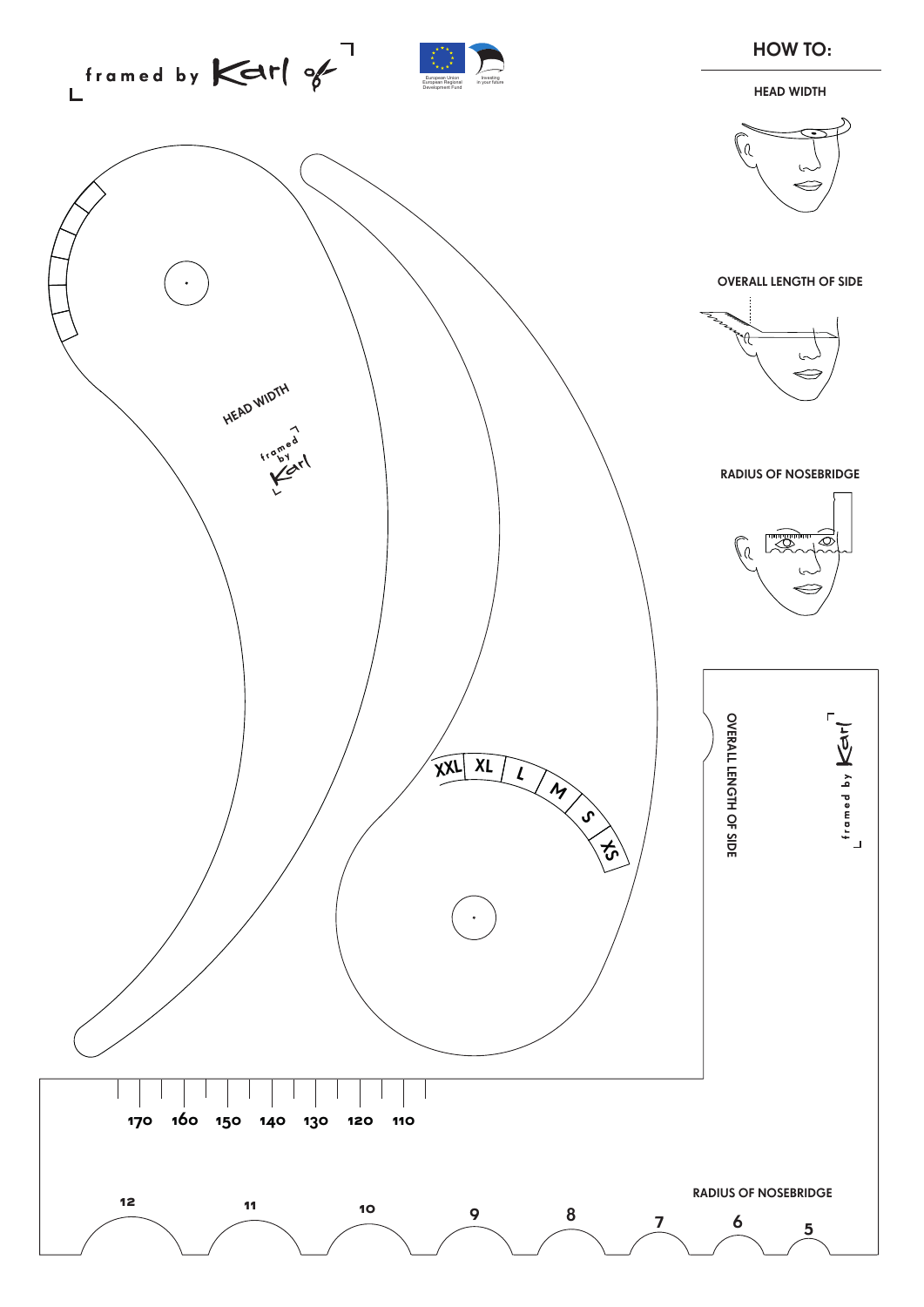



SOME MEASURES ARE SAME FOR ALL MODELS:

| All models         | c   | е   |     |
|--------------------|-----|-----|-----|
| XS                 | 137 | 140 | 125 |
| S                  | 143 | 146 | 130 |
| $M$ (regular size) | 148 | 152 | 135 |
|                    | 153 | 158 | 140 |
| XL                 | 159 | 164 | 145 |
| <b>XXL</b>         | 165 | 170 | 150 |

OTHER MEASURES VARY

| <b>JAKOB</b>       | a  | b  | d  | r |
|--------------------|----|----|----|---|
| XS                 | 47 | 37 | 19 | 7 |
| S                  | 49 | 40 | 20 | 7 |
| $M$ (regular size) | 51 | 42 | 21 | 8 |
|                    | 53 | 43 | 21 | 8 |
| XL                 | 55 | 45 | 23 | 8 |
| <b>XXL</b>         | 58 | 47 | 24 | 9 |



| <b>EVELIN</b>       | a  | b  | d  | r |
|---------------------|----|----|----|---|
| XS                  | 49 | 38 | 18 | 6 |
| S                   | 50 | 40 | 18 | 6 |
| $M$ (regulaar size) | 52 | 41 | 19 | 7 |
|                     | 53 | 41 | 20 | 7 |
| XL                  | 55 | 43 | 20 | 7 |
| <b>XXL</b>          | 57 | 44 | 21 | 8 |

| <b>NILS</b>        | a              | b  | d  | r |
|--------------------|----------------|----|----|---|
| XS                 | 49             | 42 | 19 | 7 |
| S                  | 5 <sup>1</sup> | 44 | 20 | 7 |
| $M$ (regular size) | 53             | 46 | 21 | 8 |
|                    | 54             | 47 | 21 | 8 |
| XL                 | 56             | 48 | 22 | 9 |
| <b>XXL</b>         | 5 <sup>8</sup> | 50 | 23 | 9 |



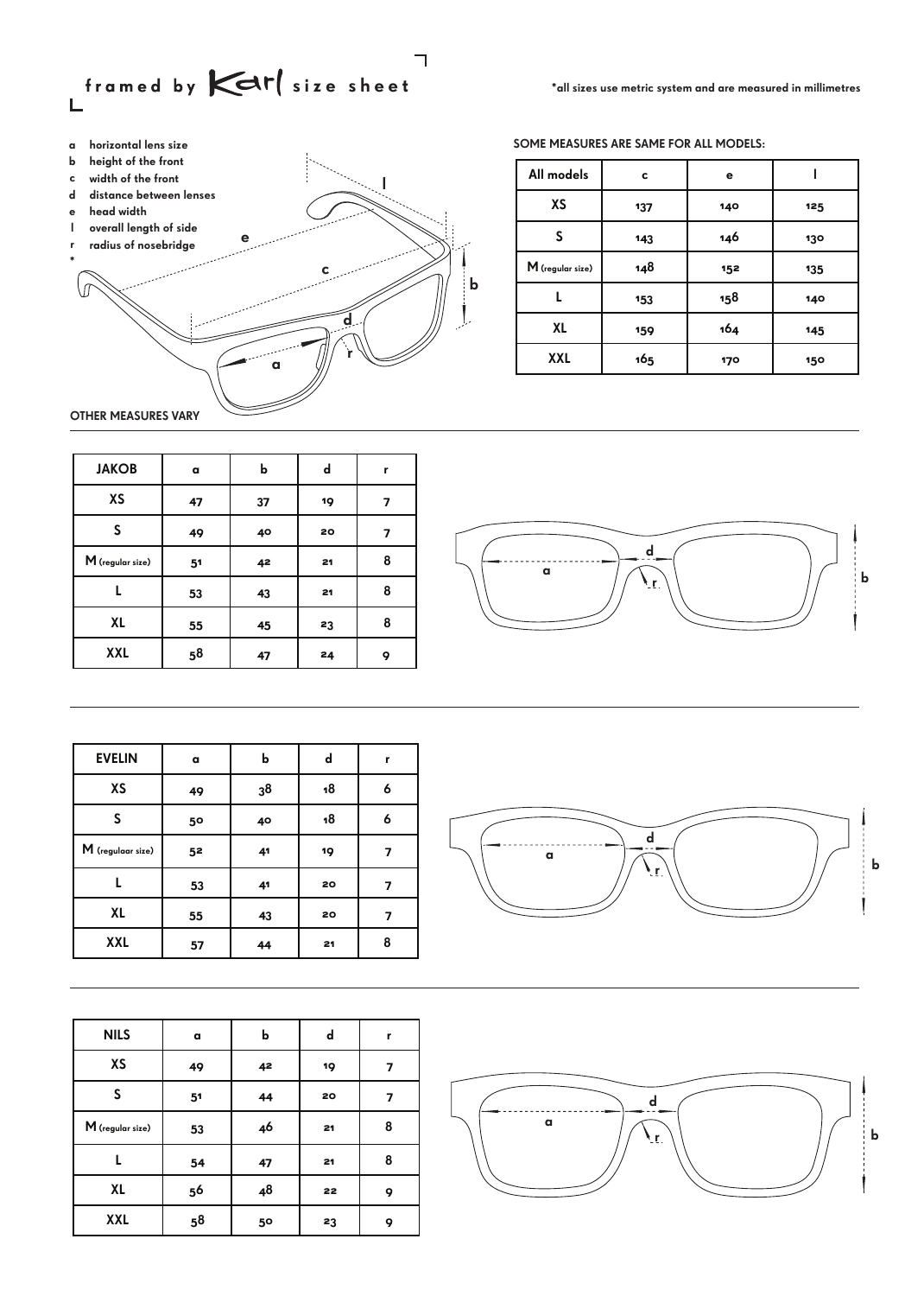size sheet \*all sizes use metric system and are measured in millimetres<br>L

| <b>LILY</b>        | $\mathbf{a}$   | b  | d  | r                       |                 |
|--------------------|----------------|----|----|-------------------------|-----------------|
| XS                 | 47             | 41 | 18 | 6                       |                 |
| S                  | 50             | 44 | 19 | 6                       |                 |
| $M$ (regular size) | 5 <sup>1</sup> | 45 | 21 | $\overline{\mathbf{z}}$ |                 |
|                    | 5 <sup>2</sup> | 46 | 22 | 7                       | $\alpha$<br>Мŗ. |
| XL                 | 55             | 47 | 22 | 7                       |                 |
| <b>XXL</b>         | 57             | 48 | 23 | 8                       |                 |



| <b>MARTIN</b>       | a              | b  | d  | r |
|---------------------|----------------|----|----|---|
| <b>XS</b>           | 50             | 42 | 17 | 6 |
| S                   | 5 <sup>1</sup> | 44 | 18 | 6 |
| $M$ (regulaar size) | 53             | 45 | 18 |   |
|                     | 55             | 47 | 19 | 7 |
| XL                  | 57             | 49 | 20 | 7 |
| <b>XXL</b>          | 60             | 50 | 21 | 8 |



| <b>OLIVER</b>       | a  | b              | d  | r |
|---------------------|----|----------------|----|---|
| XS                  | 47 | 42             | 19 | 6 |
| S                   | 48 | 44             | 20 | 7 |
| $M$ (regulaar size) | 52 | 48             | 21 | 7 |
| L                   | 53 | 49             | 21 | 7 |
| XL                  | 55 | 5 <sup>1</sup> | 22 | 8 |
| <b>XXL</b>          | 58 | 53             | 23 | 8 |

| <b>WOLFGANG</b>     | a              | b              | d  | r |
|---------------------|----------------|----------------|----|---|
| XS                  | 43             | 43             | 21 | 6 |
| S                   | 45             | 45             | 22 | 6 |
| $M$ (regulaar size) | 46             | 46             | 22 |   |
|                     | 48             | 47             | 23 |   |
| XL                  | 50             | 49             | 24 |   |
| <b>XXL</b>          | 5 <sup>2</sup> | 5 <sup>1</sup> | 25 | 8 |





٦